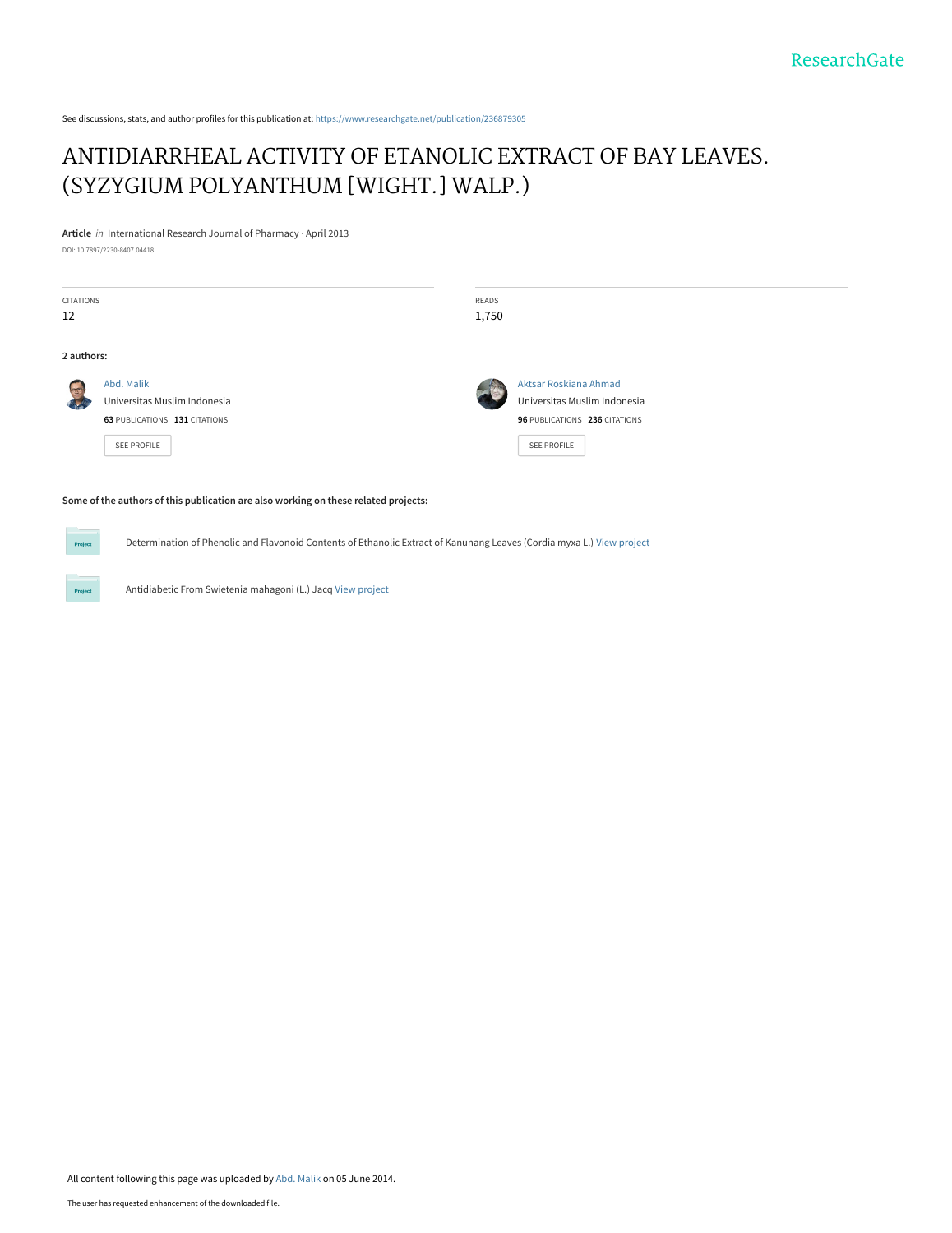**INTERNATIONAL RESEARCH JOURNAL OF PHARMACY**



www.irjponline.com ISSN 2230 - 8407



### Research Article

### **ANTIDIARRHEAL ACTIVITY OF ETANOLIC EXTRACT OF BAY LEAVES (***SYZYGIUM POLYANTHUM* **[WIGHT.] WALP.)**

Abd. Malik, Aktsar Roskiana Ahmad

Department of Pharmacognosy-Phytochemistry, Faculty of Pharmacy, Universitas Muslim Indonesia, Makassar-Indonesia Email: malikumi@yahoo.com

Article Received on: 18/02/13 Revised on: 01/03/13 Approved for publication: 12/04/13

#### **DOI: 10.7897/2230-8407.04418**

IRJP is an official publication of Moksha Publishing House. Website: www.mokshaph.com © All rights reserved.

### **ABSTRACT**

Indonesia people have been used of Bay Leaves (S. polyanthum [Wight.] Walp.) to treat of antidiarrhea, cholesterol, hypertension, gastritis, and diabetes mellitus. Extrac of Bay Leaves can be inhibit growth of Escherichia coli, Vibrio Cholera, and Salmonella sp. It's the bacterium that produce an entherotoxin so as to cause diarrhoea. Bioassay of antidiarrheal activity by using transit intestinal method and mice (Mus musculus) as an animal model induced by castor oil. The mice were grouped into five groups. Group I is received Na-CMC as control, group II, III, and IV are received of Ethanolic Extract of Bay Leaves (EEBL) with concentration 10%, 20%, and 30%, respectively and group V as positive control by received Loperamide-HCl. The charcoal used to marker as indicators. The result of the test indicate that EEBL have antidiarrheal activity to animal model. Refers to analysis of variant p=0.05, showing that concentration 30% has an activity non significant with loperamide-HCl as positive control.

**Keyword**: Antidiarrheal, Bay leaves, S. polyanthum [Wight.] Walp.

## **INTRODUCTION**

Diarrhea is one of the main problems in the case of child mortality to 19% and responsible for the deaths of children under five in developing countries<sup>1</sup> such as Indonesia. Refers to WHO estimation for the year 1998, there were about 7.1 million deaths due to diarrhea. Diarrhea is a symptom of clinical and gastrointestinal disorders characterized by increased frequency of defecation, usually accompanied by changes in the shape and consistency<sup>2,3</sup>.

Diarrhea is the most given dangerous symptom specially to children. Research to find active extracts antidiarrheal essential to achieving the treatment of diarrhea<sup>4</sup>. Treating diarrhea using medicinal plant extracts have been widely used empirically<sup>5</sup>. Bay Leaves  $(S.$  polyanthum [wight.] Walp.) is one of the medicinal plant and believed efficacious for treating of diarrhea<sup>5,6</sup>. Local name is Daun Salam.

Based on the description, to prove the antidiarrheal activity of ethanolic extract of bay leaves (EEBL) should be research in vivo preclinical studies. The results of this preclinical study is expected to be a reference to scientific evidence and material development EEBL as antidiarrheal medication.

# **MATERIALS AND METHOD**

**Material:** Mice as animal model (150-200 g) were purchase from Pharmakology Laboratory, Faculty of Pharmacy UMI, Bay Leaves (S. polyanthum [wight.] Walp.), aquabidestilled (Ikhapharmindo Putramas, Jakarta), ethanol 70%, Loperamide-HCl, Na-CMC, Arabic gum suspension 20% and tinged with 5% carchoal as a marker. vortex (CAT.M. Zippear Gmbh. Etzenbach, W. Germany), castor oil.

### **Preparation and determine sample test**

Sample of Bay leaves was collected from Manyampa Village, District of Ujung Loe, Bulukumba Regency, Indonesia. It was determined by Mrs Aktsar Roskiana Ahmad in Botany Division, Pharmacognosy and Phitochemistry Laboratory Faculty of Pharmacy Universitas Muslim Indonesia Makassar Indonesia. The Bay Leaves is dryed, grinded, and Then powdered to making light of extraction process<sup>7</sup>.

#### **Extraction**

Extraction using modified method from Fang<sup>8</sup>. Bay leaves of 500 g extracted by macertion method using ethanol solution 70% and allowed to stand for 5 days, then remaceration to obtain more extract. The Liquid extract are collected and evaporated with rotary vacuum evaporator (rotavapor IKA® HB 10 Basic) to getting thick extract. Extract concentration for assay is  $10\%$ ,  $20\%$  and  $30\%$  in Na-CMC suspension<sup>9</sup>.

# **Preparation and Grouping Animal Test9,10**

Animals model were purchase from pharmacology laboratory Faculty of Pharmacy UMI. It fasted about 18 hours, but drinking still receive. Animals were randomly divided into five groups and each group of three animal models. Group I is a control, group II, III, IV as a test group and group V as a positive controls.

# **Testing of EEBL to Animals Models9,10**

Animals models were administering on orally. At time t=0, group I was given Na-CMC, Groups II, III and IV were each received EEBL a concentration of 10%, 20% and 30%, group V was given Loperamide-HCl suspension, respectively by volume 1.0 ml/100 gbw, 1 h before administration of castor oil. At time  $t = 45$  min after administration of castor oil, all groups were given marker charcoal suspension 0.1 mL/100 g bw. At time  $t = 65$  min, all groups were sacrificed by dislocation of cervical. Intestine removed then measured the total length of the intestine and creep distance marker charcoal. Then, calculated the ratio of the distance normal to the length of the colon charcoal marker entirely from pylorus to caecum $10$ .

#### **Statistical Analysis**

Statistical analisys was used one way anova (ANOVA). The results of Analisys of Variant obtained from experiment groups (p=0.05) and multiple comparisons of groups which cause different were calculated according to least significant different (LSD) ( $p=0.05$ ) as post hock test<sup>9</sup>.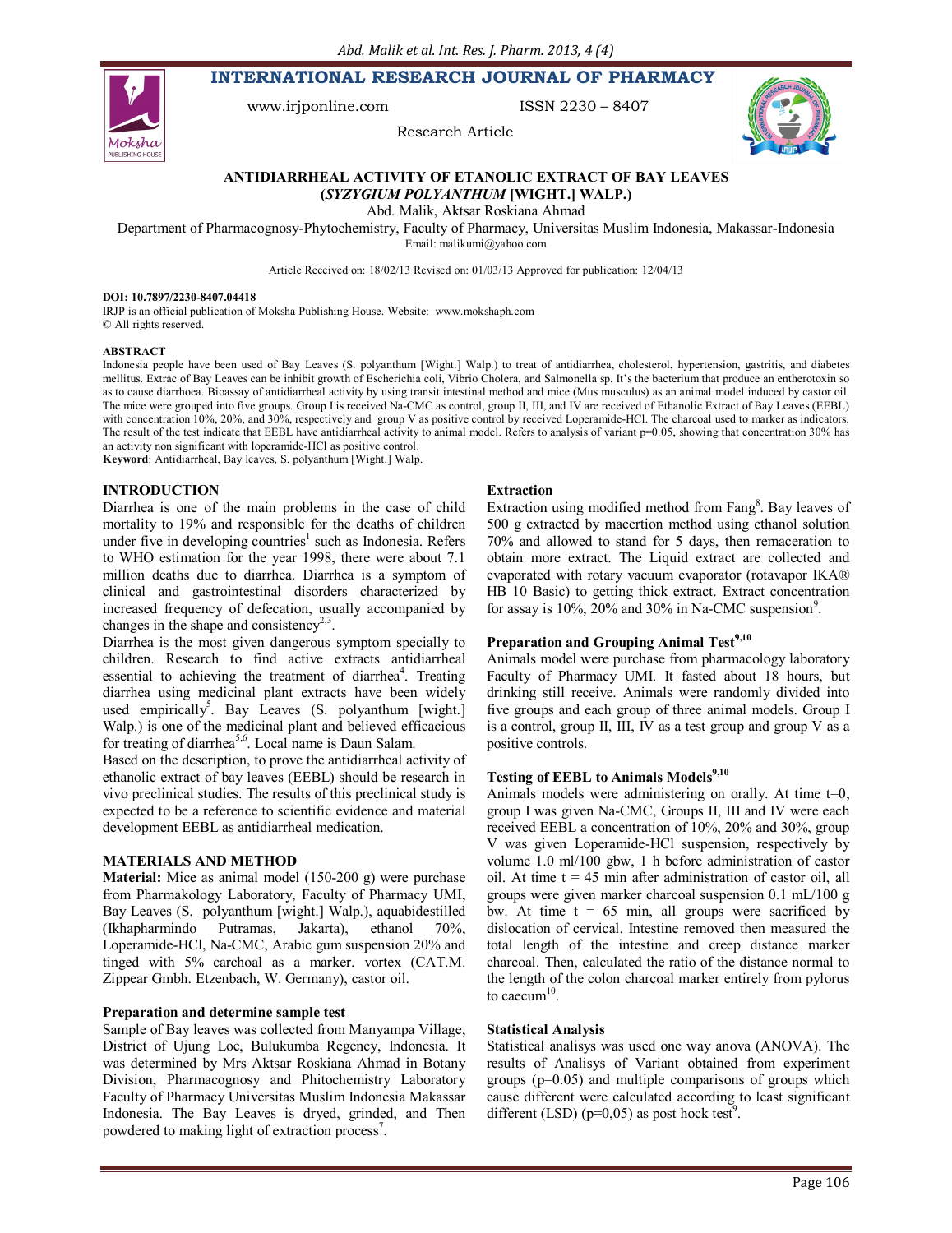| Table 1. Ratio of marker charcoal |  |  |  |  |
|-----------------------------------|--|--|--|--|
|-----------------------------------|--|--|--|--|

| No | Treatment       | Ratio | Percent Inhibition % |
|----|-----------------|-------|----------------------|
|    | Na-CMC          | 0.671 | 0.00                 |
|    | <b>EEBL</b> 10% | 0.252 | 62.44                |
|    | <b>EEBL 20%</b> | 0.142 | 78.84                |
|    | <b>EEBL 30%</b> | 0.080 | 88.08                |
|    | Loperamid-HCl   | 0.069 | 89.72                |

EEBL = Ethanolic extract of Bay Leaves



**Figure 1. Rasio of flow carchoal marker in each groups Na-CMC, EEBL dan loperamid-HCl**

### **RESULTS**

In each group of mice, ratio of charcoal is measured with metric tools. Charcoal as marker indicated with black colours and then flow of line up charcoal equal entire size of colon from phundus to phylorus (Table 1). Value of Ration are shown that all group extract different compared to control Na-CMC (Fig.1).

### **DISCUSSION**

Bay leaves (S. polyanthum [Wight.] Walp.) is a herbal widespred in Southeast Asia such as Indonesia country. It is used to flavoring agent and a native herbal medicine in Indonesia people to treat cholesterol, diarrhea, reduce of serum glucosa, LDL, and increase of HDL<sup>11,6</sup> antibacteria, antifungi, and inducing apoptosis<sup>9</sup>, rheumatic, gastritis and hypertension, antioxidant activity<sup>12,13</sup>.

In case diarrhea is same characterized by secretory cause of hypermotility. The use of castor oil induced diarrhea is logical because it is cause to increase of intestinals peristaltic. Castor oil is hydrolized by lipase enzyme to glycerol and ricinoleat acid. Ricinoleat acid is cause of diarrhea.

Antidiarrhea is measured with transit intestinal method. Transit intestinal method used marker charcoal as indicator $14$ whereas flow of marker into overal intestinal from phundus to phylorus as determined. The delay of intestinal transit has been used to investigated bioactivity and effect as antidiarrhea no particular etiologic agent<sup>15</sup>.

The result showing that control of Na-CMC have hight ratio 0.671. EEBL 10%; 20%; 30% is 0.252, 0.142, 0.080, respectively and loperamide-HCl 0.069 (Table 1). Percent inhibition diarrhea of animal model induced carcoal oil measured to control of NaCMC. Percent inhibition of EEBL 10%, 20%, 30% and loperamide-HCl is 63%, 78%, 88%, and 89% respectively. Statistic analisys of ratio to all animals with ANOVA showing that significant different confidens level 95%. Analisys of multiple comparison according post hoc tests with LSD showing that all extract is significant to

compare with Na-CMC. At 10% and 20% is non significant, 10%, 30% and Loperamide-HCl is significant, and between 20%, 30% and Loperamide-HCl is non significant.

BL extract contains of phenolic, polyphenol e.g. tannin and flavonoid<sup>12,14,2</sup>, 10-epigazanioplide, gazaniolid, spirafolide, costunolid, reinosin, santamarin<sup>8</sup>, volatile compounds e.g. citral<sup>16,17</sup>. Bay leaves have active to Streptococcus sp<sup>6</sup>, S. enterica dan  $\text{E}.\text{coli}^{1,18}$ . The extract activity of bay leaves may be related to the phenolic compounds present in the extracts. The phenolic such as tannin is potent as antidiarhea actifity. The conclusion that EEBL have effect to diarrhea. This study can be supporting to develop of phytopharmaca. According to Ministry of health in Indonesia country, Bay leaves is one of the several herb to must be depelop as phytopharmaca.

#### **CONCLUSION**

Bay leaves extract in 30% have best antidiarrhea activity to animal models.

#### **ACKNOWLEDGMENT**

We would want to acknowledgment to the Ministry of Education and Cultural of Indonesia for financial support to our project in young lecturer research (Project number 0152/023-04.2/XXII/2010).

#### **REFERENCES**

- 1. Gupta YK, Gupta M, Aneja S, Kohli K. Current Drug Therapy of Protozoal Diarrhea. Indian Journal of Pediatrics 2004. Volume 71,55. http://dx.doi.org/10.1007/BF02725657
- 2. Wong SP, Leong LP, Koh JHW, Antioxidant activities of aqueous extracts of selected plants. J.Food Chem 2005. 07.058.
- 3. Winarno MW dan Sundari D, Pemanfaatan Tumbuhan sebagai Obat Diare di Indonesia. Cermin Dunia Kedokteran 1996. No. 109, 25.
- 4. Adnyana IK, Yulinah E, Sigit JI, Fisheri K., Insanu M, Efek Ekstrak Daun Jambu Biji Daging Buah Putih dan Jambu Biji Daging Buah Merah Sebagai Antidiare. Acta Pharmaceutica Indonesia 2004; Vol. XXIX, No.1. 19-27.
- 5. Palombo EA, Traditional Plants and Herbal Remedies Used in the Treatment of Diarrheal Disease: Mode of Action, Quality, Efficacy, and Safety Considerations. In Ahmad, I., Aqil, F. and Owais M. (eds). Modern Phytomedicine 2006. Wiley-vch, Weinheim. http://dx.doi.org/ 10.1002/9783527609987.ch12